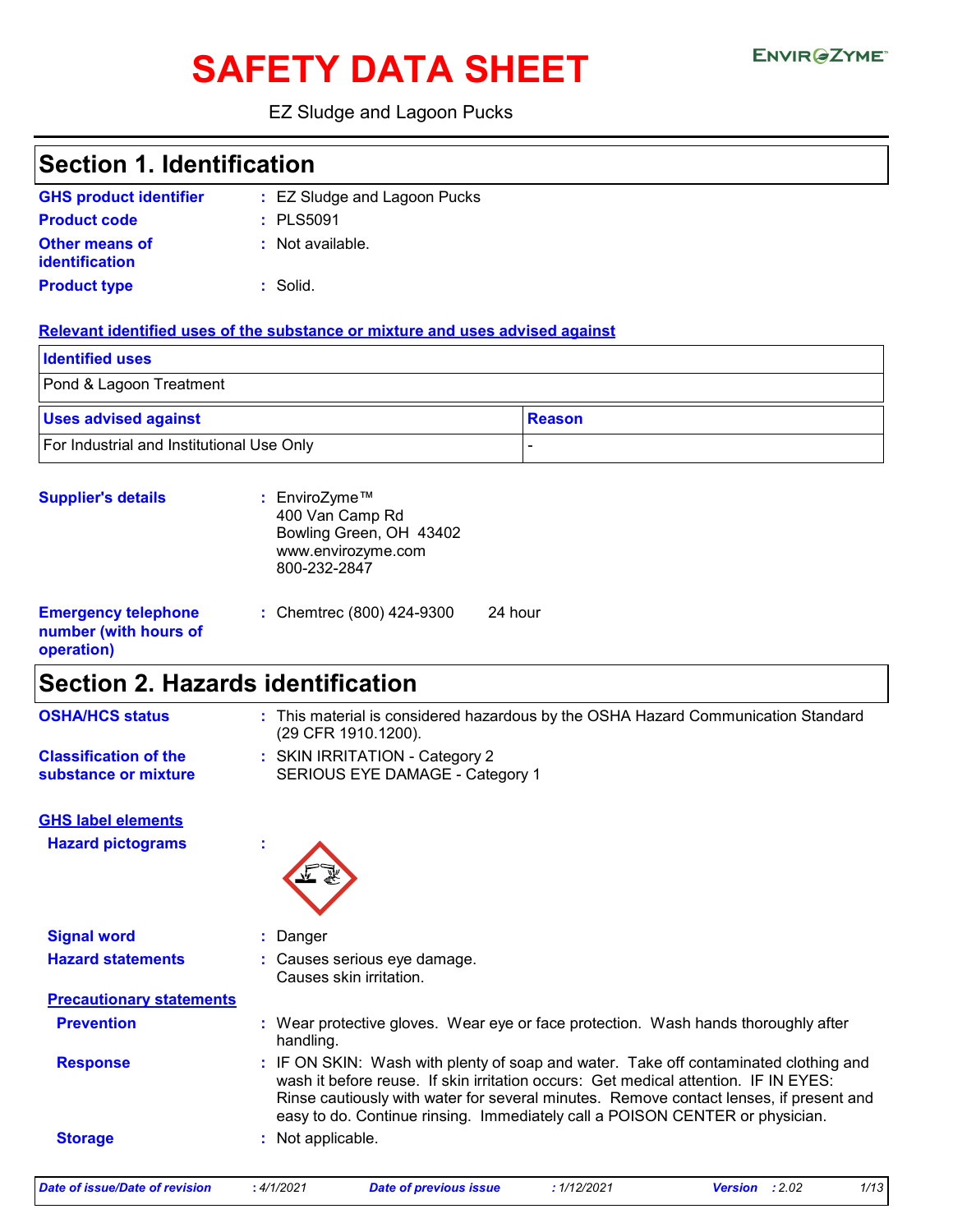### **Section 2. Hazards identification**

**Disposal :** Not applicable.

**Hazards not otherwise classified**

**:** None known.

### **Section 3. Composition/information on ingredients**

**Other means of Substance/mixture :** Mixture

**identification**

**:** Not available.

| <b>Ingredient name</b>                                       | %          | <b>CAS number</b> |
|--------------------------------------------------------------|------------|-------------------|
| Benzenesulfonic acid, C10-13-alkyl derivatives, sodium salts | I≥10 - ≤20 | 68411-30-3        |
| Alcohols, C9-11, ethoxylated                                 | ו≥ا        | 68439-46-3        |
| Isodium carbonate                                            | ∣≤3        | l 497-19-8        |
| magnesium distearate                                         | l≤3        | 557-04-0          |

Any concentration shown as a range is to protect confidentiality or is due to batch variation.

**There are no additional ingredients present which, within the current knowledge of the supplier and in the concentrations applicable, are classified as hazardous to health or the environment and hence require reporting in this section.**

**Occupational exposure limits, if available, are listed in Section 8.**

### **Section 4. First aid measures**

### **Description of necessary first aid measures**

| <b>Eye contact</b>  | : Get medical attention immediately. Call a poison center or physician. Immediately flush<br>eyes with plenty of water, occasionally lifting the upper and lower eyelids. Check for and<br>remove any contact lenses. Continue to rinse for at least 10 minutes. Chemical burns<br>must be treated promptly by a physician.                                                                                                                                                                                                                                                                                                                                                                                                                                                                                                                                                         |
|---------------------|-------------------------------------------------------------------------------------------------------------------------------------------------------------------------------------------------------------------------------------------------------------------------------------------------------------------------------------------------------------------------------------------------------------------------------------------------------------------------------------------------------------------------------------------------------------------------------------------------------------------------------------------------------------------------------------------------------------------------------------------------------------------------------------------------------------------------------------------------------------------------------------|
| <b>Inhalation</b>   | : Get medical attention immediately. Call a poison center or physician. Remove victim to<br>fresh air and keep at rest in a position comfortable for breathing. If it is suspected that<br>fumes are still present, the rescuer should wear an appropriate mask or self-contained<br>breathing apparatus. If not breathing, if breathing is irregular or if respiratory arrest<br>occurs, provide artificial respiration or oxygen by trained personnel. It may be<br>dangerous to the person providing aid to give mouth-to-mouth resuscitation. If<br>unconscious, place in recovery position and get medical attention immediately. Maintain<br>an open airway. Loosen tight clothing such as a collar, tie, belt or waistband.                                                                                                                                                  |
| <b>Skin contact</b> | : Get medical attention immediately. Call a poison center or physician. Flush<br>contaminated skin with plenty of water. Remove contaminated clothing and shoes.<br>Wash contaminated clothing thoroughly with water before removing it, or wear gloves.<br>Continue to rinse for at least 10 minutes. Chemical burns must be treated promptly by a<br>physician. Wash clothing before reuse. Clean shoes thoroughly before reuse.                                                                                                                                                                                                                                                                                                                                                                                                                                                  |
| <b>Ingestion</b>    | : Get medical attention immediately. Call a poison center or physician. Wash out mouth<br>with water. Remove dentures if any. Remove victim to fresh air and keep at rest in a<br>position comfortable for breathing. If material has been swallowed and the exposed<br>person is conscious, give small quantities of water to drink. Stop if the exposed person<br>feels sick as vomiting may be dangerous. Do not induce vomiting unless directed to do<br>so by medical personnel. If vomiting occurs, the head should be kept low so that vomit<br>does not enter the lungs. Chemical burns must be treated promptly by a physician.<br>Never give anything by mouth to an unconscious person. If unconscious, place in<br>recovery position and get medical attention immediately. Maintain an open airway.<br>Loosen tight clothing such as a collar, tie, belt or waistband. |

**Most important symptoms/effects, acute and delayed Potential acute health effects**

*Date of issue/Date of revision* **:** *4/1/2021 Date of previous issue : 1/12/2021 Version : 2.02 2/13*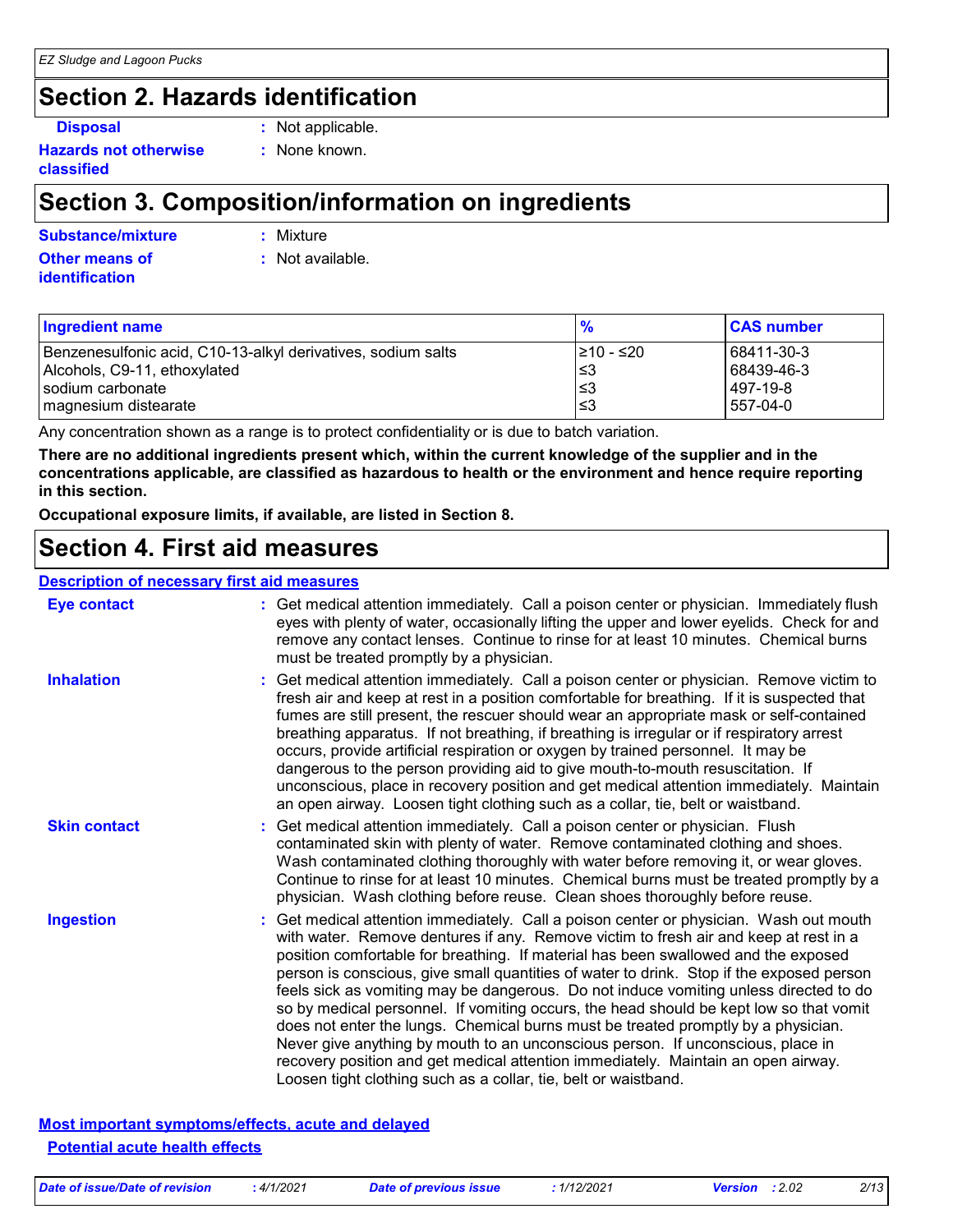### **Section 4. First aid measures**

| <b>Eye contact</b>                  | : Causes serious eye damage.                                                                                                                                                                                                                                                                                                                                                                                    |
|-------------------------------------|-----------------------------------------------------------------------------------------------------------------------------------------------------------------------------------------------------------------------------------------------------------------------------------------------------------------------------------------------------------------------------------------------------------------|
| <b>Inhalation</b>                   | : No known significant effects or critical hazards.                                                                                                                                                                                                                                                                                                                                                             |
| <b>Skin contact</b>                 | : Causes skin irritation.                                                                                                                                                                                                                                                                                                                                                                                       |
| <b>Ingestion</b>                    | : No known significant effects or critical hazards.                                                                                                                                                                                                                                                                                                                                                             |
| <b>Over-exposure signs/symptoms</b> |                                                                                                                                                                                                                                                                                                                                                                                                                 |
| <b>Eye contact</b>                  | : Adverse symptoms may include the following:<br>pain<br>watering<br>redness                                                                                                                                                                                                                                                                                                                                    |
| <b>Inhalation</b>                   | : No specific data.                                                                                                                                                                                                                                                                                                                                                                                             |
| <b>Skin contact</b>                 | : Adverse symptoms may include the following:<br>pain or irritation<br>redness<br>blistering may occur                                                                                                                                                                                                                                                                                                          |
| <b>Ingestion</b>                    | : Adverse symptoms may include the following:<br>stomach pains                                                                                                                                                                                                                                                                                                                                                  |
|                                     | Indication of immediate medical attention and special treatment needed, if necessary                                                                                                                                                                                                                                                                                                                            |
| <b>Notes to physician</b>           | : Treat symptomatically. Contact poison treatment specialist immediately if large<br>quantities have been ingested or inhaled.                                                                                                                                                                                                                                                                                  |
| <b>Specific treatments</b>          | : No specific treatment.                                                                                                                                                                                                                                                                                                                                                                                        |
| <b>Protection of first-aiders</b>   | : No action shall be taken involving any personal risk or without suitable training. If it is<br>suspected that fumes are still present, the rescuer should wear an appropriate mask or<br>self-contained breathing apparatus. It may be dangerous to the person providing aid to<br>give mouth-to-mouth resuscitation. Wash contaminated clothing thoroughly with water<br>before removing it, or wear gloves. |
|                                     |                                                                                                                                                                                                                                                                                                                                                                                                                 |

### **See toxicological information (Section 11)**

### **Section 5. Fire-fighting measures**

| <b>Extinguishing media</b>                               |                                                                                                                                                                                                     |
|----------------------------------------------------------|-----------------------------------------------------------------------------------------------------------------------------------------------------------------------------------------------------|
| <b>Suitable extinguishing</b><br>media                   | : Use an extinguishing agent suitable for the surrounding fire.                                                                                                                                     |
| <b>Unsuitable extinguishing</b><br>media                 | : None known.                                                                                                                                                                                       |
| <b>Specific hazards arising</b><br>from the chemical     | : No specific fire or explosion hazard.                                                                                                                                                             |
| <b>Hazardous thermal</b><br>decomposition products       | Decomposition products may include the following materials:<br>carbon dioxide<br>carbon monoxide<br>halogenated compounds<br>metal oxide/oxides                                                     |
| <b>Special protective actions</b><br>for fire-fighters   | : Promptly isolate the scene by removing all persons from the vicinity of the incident if<br>there is a fire. No action shall be taken involving any personal risk or without suitable<br>training. |
| <b>Special protective</b><br>equipment for fire-fighters | Fire-fighters should wear appropriate protective equipment and self-contained breathing<br>apparatus (SCBA) with a full face-piece operated in positive pressure mode.                              |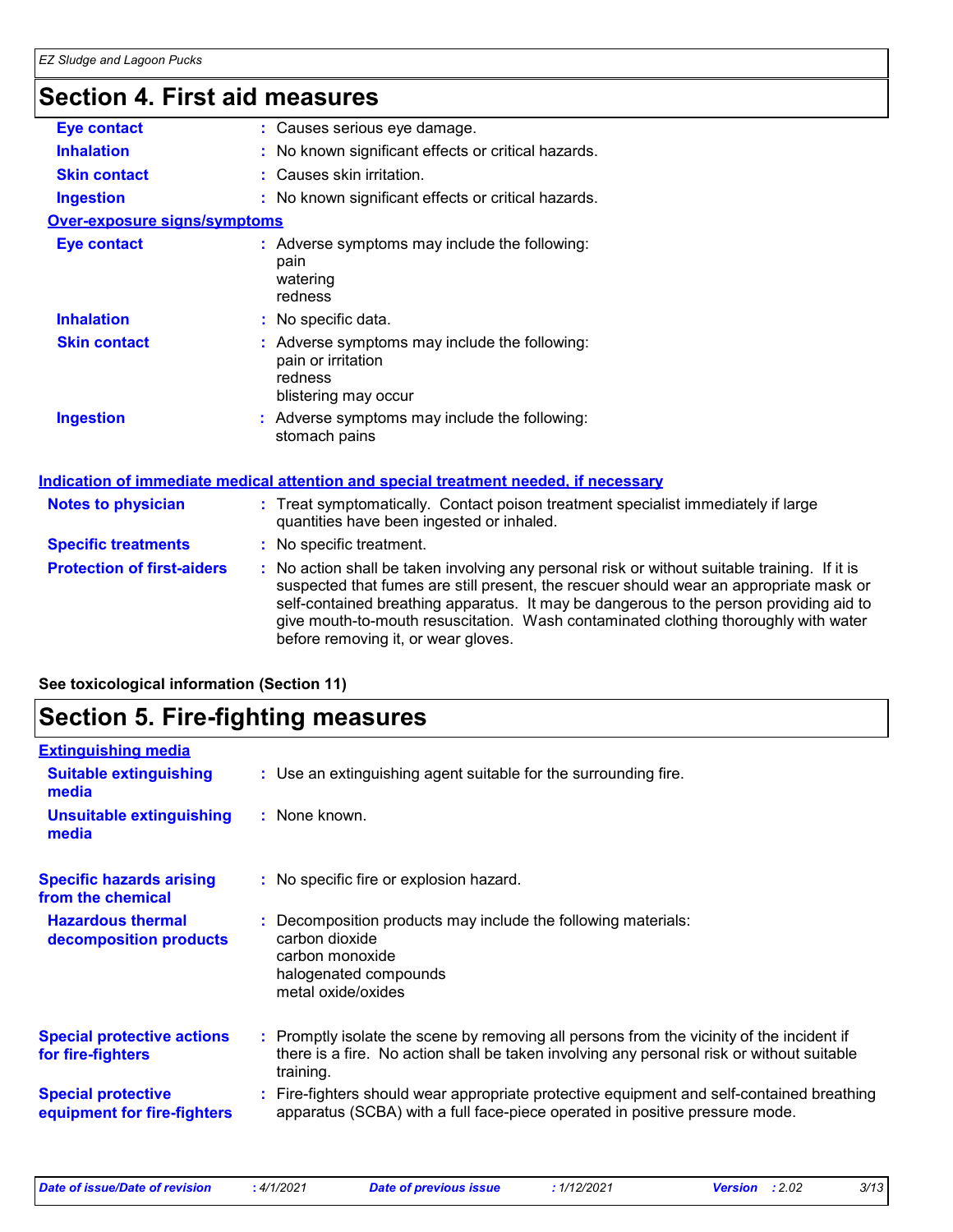### **Section 6. Accidental release measures**

|                                                              | <b>Personal precautions, protective equipment and emergency procedures</b>                                                                                                                                                                                                                                                                                                        |
|--------------------------------------------------------------|-----------------------------------------------------------------------------------------------------------------------------------------------------------------------------------------------------------------------------------------------------------------------------------------------------------------------------------------------------------------------------------|
| For non-emergency<br>personnel                               | : No action shall be taken involving any personal risk or without suitable training.<br>Evacuate surrounding areas. Keep unnecessary and unprotected personnel from<br>entering. Do not touch or walk through spilled material. Provide adequate ventilation.<br>Wear appropriate respirator when ventilation is inadequate. Put on appropriate<br>personal protective equipment. |
| For emergency responders                                     | : If specialized clothing is required to deal with the spillage, take note of any information in<br>Section 8 on suitable and unsuitable materials. See also the information in "For non-<br>emergency personnel".                                                                                                                                                                |
| <b>Environmental precautions</b>                             | : Avoid dispersal of spilled material and runoff and contact with soil, waterways, drains<br>and sewers. Inform the relevant authorities if the product has caused environmental<br>pollution (sewers, waterways, soil or air).                                                                                                                                                   |
| <b>Methods and materials for containment and cleaning up</b> |                                                                                                                                                                                                                                                                                                                                                                                   |
| <b>Small spill</b>                                           | : Move containers from spill area. Avoid dust generation. Using a vacuum with HEPA<br>filter will reduce dust dispersal. Place spilled material in a designated, labeled waste                                                                                                                                                                                                    |

|             | container. Dispose of via a licensed waste disposal contractor.                                                                                                                                                                                                                                                                                                                                                                                 |
|-------------|-------------------------------------------------------------------------------------------------------------------------------------------------------------------------------------------------------------------------------------------------------------------------------------------------------------------------------------------------------------------------------------------------------------------------------------------------|
| Large spill | : Move containers from spill area. Approach release from upwind. Prevent entry into<br>sewers, water courses, basements or confined areas. Avoid dust generation. Do not<br>dry sweep. Vacuum dust with equipment fitted with a HEPA filter and place in a closed,<br>labeled waste container. Dispose of via a licensed waste disposal contractor. Note:<br>see Section 1 for emergency contact information and Section 13 for waste disposal. |

### **Section 7. Handling and storage**

### **Precautions for safe handling**

| <b>Protective measures</b>                                                       | : Put on appropriate personal protective equipment (see Section 8). Do not get in eyes or<br>on skin or clothing. Do not ingest. If during normal use the material presents a<br>respiratory hazard, use only with adequate ventilation or wear appropriate respirator.<br>Keep in the original container or an approved alternative made from a compatible<br>material, kept tightly closed when not in use. Empty containers retain product residue<br>and can be hazardous. Do not reuse container.                                                                                            |  |
|----------------------------------------------------------------------------------|---------------------------------------------------------------------------------------------------------------------------------------------------------------------------------------------------------------------------------------------------------------------------------------------------------------------------------------------------------------------------------------------------------------------------------------------------------------------------------------------------------------------------------------------------------------------------------------------------|--|
| <b>Advice on general</b><br>occupational hygiene                                 | : Eating, drinking and smoking should be prohibited in areas where this material is<br>handled, stored and processed. Workers should wash hands and face before eating,<br>drinking and smoking. Remove contaminated clothing and protective equipment before<br>entering eating areas. See also Section 8 for additional information on hygiene<br>measures.                                                                                                                                                                                                                                     |  |
| <b>Conditions for safe storage,</b><br>including any<br><b>incompatibilities</b> | Store in accordance with local regulations. Store in original container protected from<br>direct sunlight in a dry, cool and well-ventilated area, away from incompatible materials<br>(see Section 10) and food and drink. Store locked up. Keep container tightly closed<br>and sealed until ready for use. Containers that have been opened must be carefully<br>resealed and kept upright to prevent leakage. Do not store in unlabeled containers.<br>Use appropriate containment to avoid environmental contamination. See Section 10 for<br>incompatible materials before handling or use. |  |

### **Section 8. Exposure controls/personal protection**

### **Control parameters**

**Occupational exposure limits**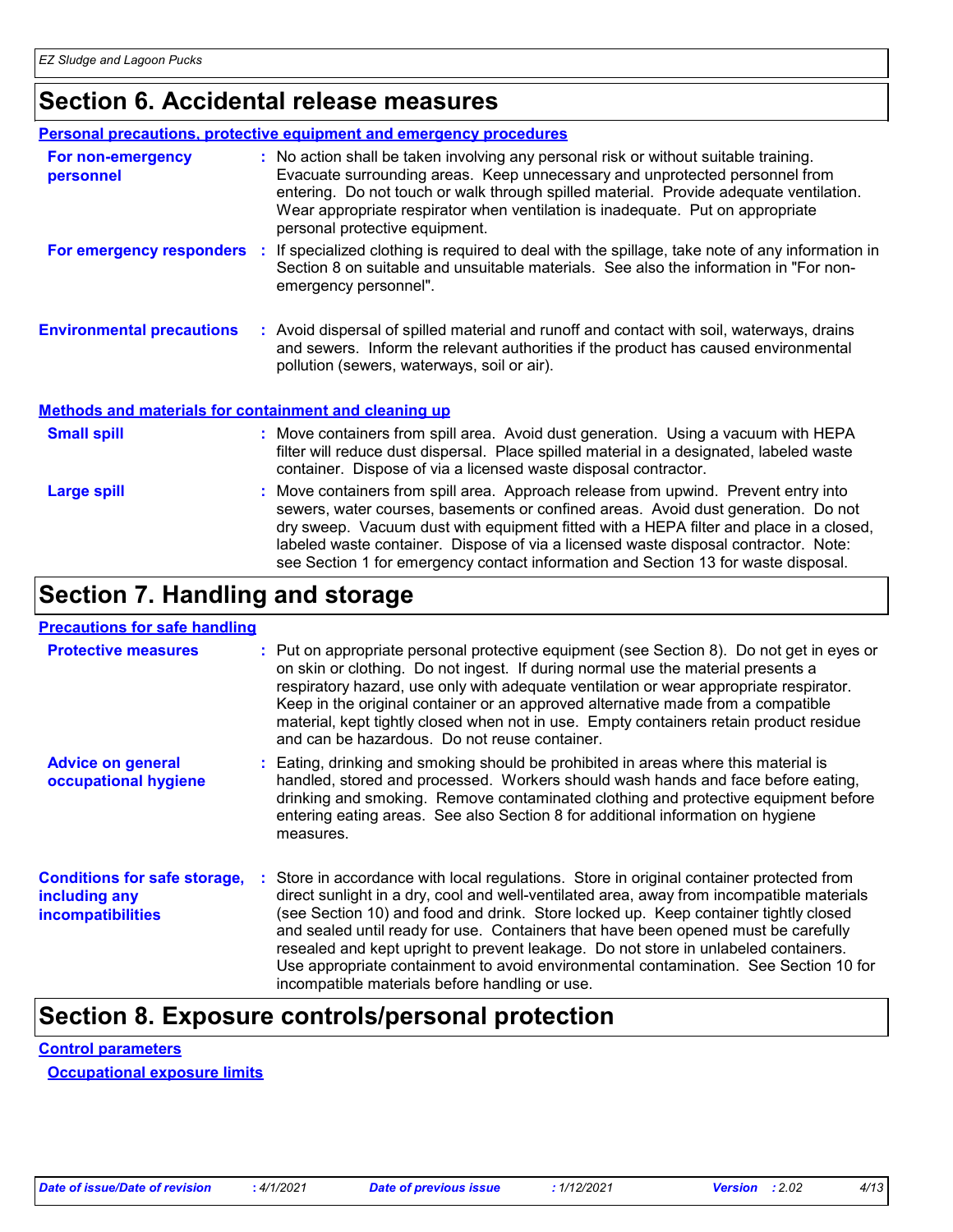## **Section 8. Exposure controls/personal protection**

| <b>Ingredient name</b>                                                                                                                   |  |                                                                                                                                | <b>Exposure limits</b>                                                                                                                                                                                                                                                                                                                                                                                                                                                                                                                              |  |  |
|------------------------------------------------------------------------------------------------------------------------------------------|--|--------------------------------------------------------------------------------------------------------------------------------|-----------------------------------------------------------------------------------------------------------------------------------------------------------------------------------------------------------------------------------------------------------------------------------------------------------------------------------------------------------------------------------------------------------------------------------------------------------------------------------------------------------------------------------------------------|--|--|
| Benzenesulfonic acid, C10-13-alkyl derivatives, sodium salts<br>Alcohols, C9-11, ethoxylated<br>sodium carbonate<br>magnesium distearate |  |                                                                                                                                | None.<br>None.<br>None.<br>ACGIH TLV (United States, 3/2018).<br>TWA: 10 mg/m <sup>3</sup> 8 hours. Form: Inhalable<br>fraction<br>TWA: 3 mg/m <sup>3</sup> 8 hours. Form: Respirable<br>fraction                                                                                                                                                                                                                                                                                                                                                   |  |  |
| <b>Appropriate engineering</b><br><b>controls</b>                                                                                        |  | airborne contaminants below any recommended or statutory limits.                                                               | If user operations generate dust, fumes, gas, vapor or mist, use process enclosures,<br>local exhaust ventilation or other engineering controls to keep worker exposure to                                                                                                                                                                                                                                                                                                                                                                          |  |  |
| <b>Environmental exposure</b><br>controls                                                                                                |  | will be necessary to reduce emissions to acceptable levels.                                                                    | Emissions from ventilation or work process equipment should be checked to ensure<br>they comply with the requirements of environmental protection legislation. In some<br>cases, fume scrubbers, filters or engineering modifications to the process equipment                                                                                                                                                                                                                                                                                      |  |  |
| <b>Individual protection measures</b>                                                                                                    |  |                                                                                                                                |                                                                                                                                                                                                                                                                                                                                                                                                                                                                                                                                                     |  |  |
| <b>Hygiene measures</b>                                                                                                                  |  | eating, smoking and using the lavatory and at the end of the working period.<br>showers are close to the workstation location. | : Wash hands, forearms and face thoroughly after handling chemical products, before<br>Appropriate techniques should be used to remove potentially contaminated clothing.<br>Wash contaminated clothing before reusing. Ensure that eyewash stations and safety                                                                                                                                                                                                                                                                                     |  |  |
| <b>Eye/face protection</b>                                                                                                               |  |                                                                                                                                | Safety eyewear complying with an approved standard should be used when a risk<br>assessment indicates this is necessary to avoid exposure to liquid splashes, mists,<br>gases or dusts. If contact is possible, the following protection should be worn, unless<br>the assessment indicates a higher degree of protection: chemical splash goggles and/<br>or face shield. If inhalation hazards exist, a full-face respirator may be required instead.                                                                                             |  |  |
| <b>Skin protection</b>                                                                                                                   |  |                                                                                                                                |                                                                                                                                                                                                                                                                                                                                                                                                                                                                                                                                                     |  |  |
| <b>Hand protection</b>                                                                                                                   |  | protection time of the gloves cannot be accurately estimated.                                                                  | Chemical-resistant, impervious gloves complying with an approved standard should be<br>worn at all times when handling chemical products if a risk assessment indicates this is<br>necessary. Considering the parameters specified by the glove manufacturer, check<br>during use that the gloves are still retaining their protective properties. It should be<br>noted that the time to breakthrough for any glove material may be different for different<br>glove manufacturers. In the case of mixtures, consisting of several substances, the |  |  |
| <b>Body protection</b>                                                                                                                   |  | handling this product.                                                                                                         | : Personal protective equipment for the body should be selected based on the task being<br>performed and the risks involved and should be approved by a specialist before                                                                                                                                                                                                                                                                                                                                                                           |  |  |
| <b>Other skin protection</b>                                                                                                             |  | specialist before handling this product.                                                                                       | : Appropriate footwear and any additional skin protection measures should be selected<br>based on the task being performed and the risks involved and should be approved by a                                                                                                                                                                                                                                                                                                                                                                       |  |  |
| <b>Respiratory protection</b>                                                                                                            |  | appropriate standard or certification. Respirators must be used according to a<br>aspects of use.                              | Based on the hazard and potential for exposure, select a respirator that meets the<br>respiratory protection program to ensure proper fitting, training, and other important                                                                                                                                                                                                                                                                                                                                                                        |  |  |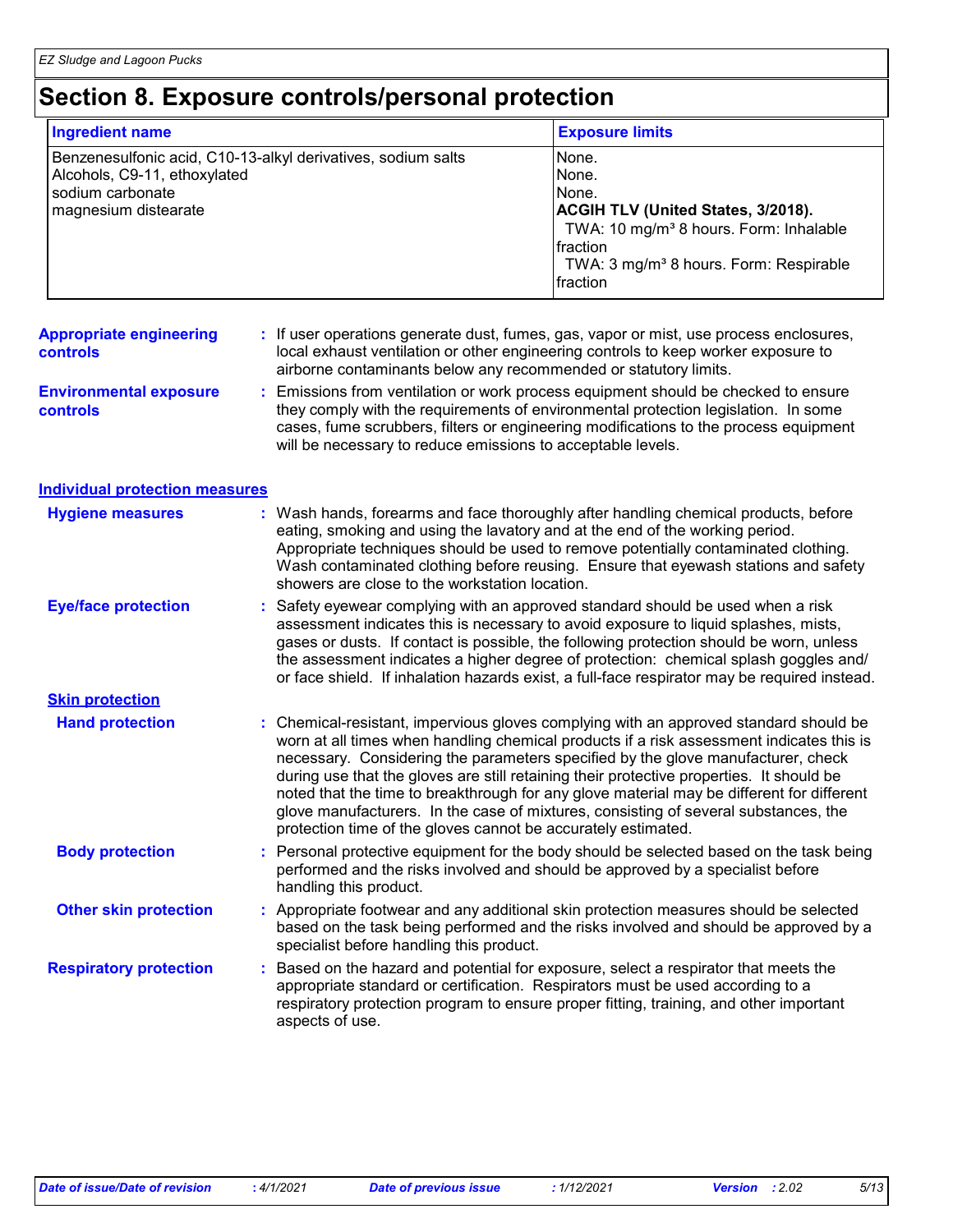### **Section 9. Physical and chemical properties**

#### **Appearance**

|                                  | : Solid.                      |
|----------------------------------|-------------------------------|
|                                  | : Brown.                      |
|                                  | : Not available.              |
|                                  | : Not available.              |
|                                  | Not available.                |
|                                  | Not available.                |
|                                  | : Not available.              |
|                                  | : Closed cup: Not applicable. |
|                                  | : Not available.              |
|                                  | : Not available.              |
|                                  | : Not available.              |
|                                  | : Not available.              |
|                                  | : Not available.              |
|                                  | : 0.912                       |
|                                  | : Not available.              |
|                                  | : Not available.              |
|                                  | : Not available.              |
|                                  | : Not available.              |
| <b>Decomposition temperature</b> | : Not available.              |
|                                  | : Not available.              |
|                                  | : Not available.              |
|                                  |                               |

### **Section 10. Stability and reactivity**

| <b>Reactivity</b>                            | : No specific test data related to reactivity available for this product or its ingredients.              |
|----------------------------------------------|-----------------------------------------------------------------------------------------------------------|
| <b>Chemical stability</b>                    | : The product is stable.                                                                                  |
| <b>Possibility of hazardous</b><br>reactions | : Under normal conditions of storage and use, hazardous reactions will not occur.                         |
| <b>Conditions to avoid</b>                   | : No specific data.                                                                                       |
| Incompatible materials                       | $:$ Not available.                                                                                        |
| <b>Hazardous decomposition</b><br>products   | : Under normal conditions of storage and use, hazardous decomposition products should<br>not be produced. |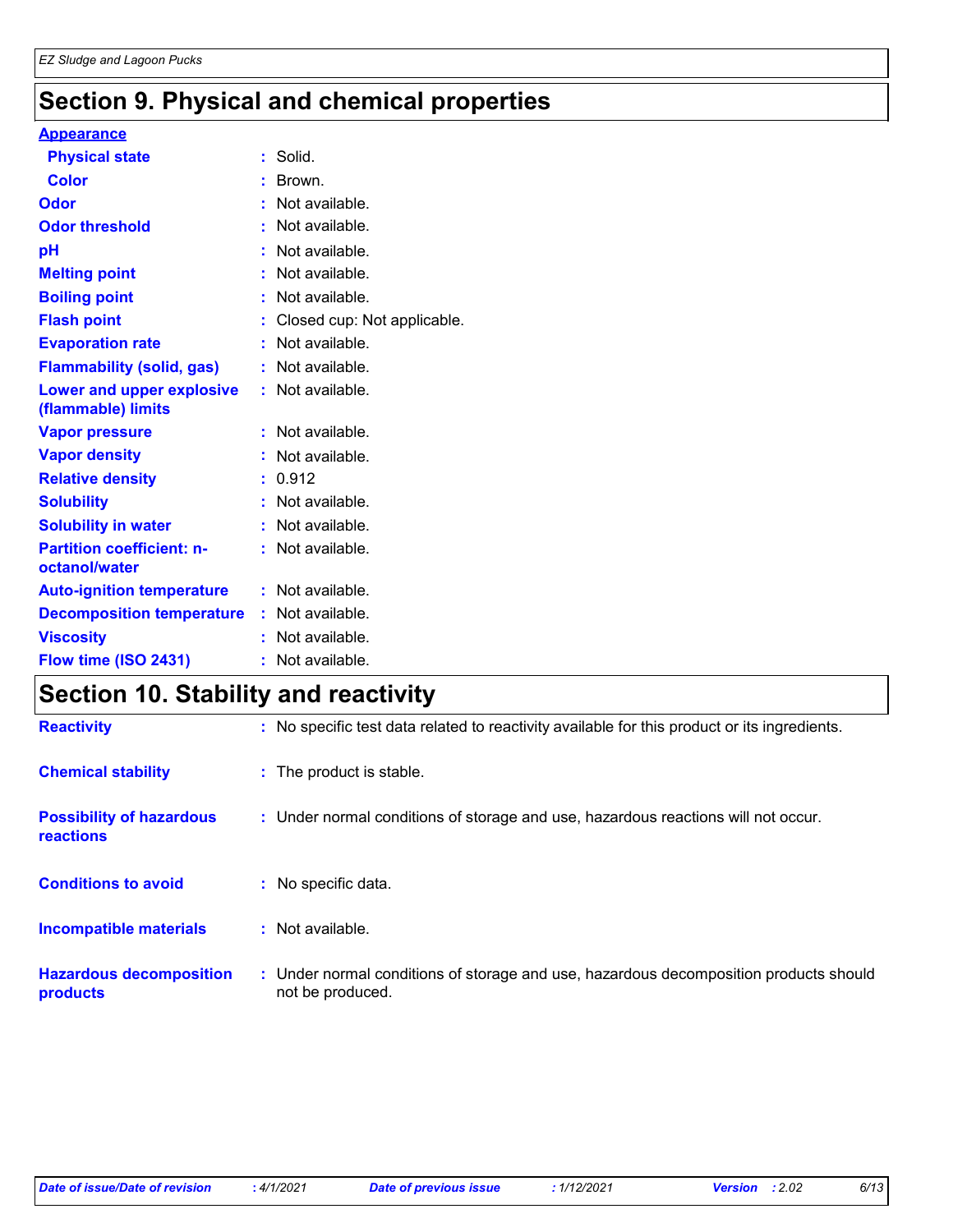## **Section 11. Toxicological information**

### **Information on toxicological effects**

### **Acute toxicity**

| <b>Product/ingredient name</b>                                           | <b>Result</b>                       | <b>Species</b>    | <b>Dose</b>                              | <b>Exposure</b> |
|--------------------------------------------------------------------------|-------------------------------------|-------------------|------------------------------------------|-----------------|
| Benzenesulfonic acid,<br>C10-13-alkyl derivatives,<br>sodium salts       | LD50 Oral                           | Rat               | $ 404 \text{ mg/kg} $                    |                 |
| Alcohols, C9-11, ethoxylated<br>sodium carbonate<br>magnesium distearate | LD50 Oral<br>LD50 Oral<br>LD50 Oral | Rat<br>Rat<br>Rat | 1378 mg/kg<br>4090 mg/kg<br>>10000 mg/kg |                 |

### **Irritation/Corrosion**

| <b>Product/ingredient name</b>                                     | <b>Result</b>            | <b>Species</b> | <b>Score</b> | <b>Exposure</b>                   | <b>Observation</b>       |
|--------------------------------------------------------------------|--------------------------|----------------|--------------|-----------------------------------|--------------------------|
| Benzenesulfonic acid,<br>C10-13-alkyl derivatives,<br>sodium salts | Skin - Moderate irritant | Rabbit         |              | 0.5 Mililiters                    |                          |
| sodium carbonate                                                   | Eyes - Mild irritant     | Rabbit         |              | 0.5 minutes<br>100<br>milligrams  | $\overline{\phantom{a}}$ |
|                                                                    | Eyes - Moderate irritant | Rabbit         |              | <b>24 hours 100</b><br>milligrams |                          |
|                                                                    | Eyes - Severe irritant   | Rabbit         |              | 50 milligrams                     |                          |
|                                                                    | Skin - Mild irritant     | Rabbit         |              | 24 hours 500<br>milligrams        |                          |

### **Sensitization**

Not available.

### **Mutagenicity**

Not available.

#### **Carcinogenicity**

Not available.

### **Reproductive toxicity**

Not available.

### **Teratogenicity**

Not available.

### **Specific target organ toxicity (single exposure)**

| <b>Name</b>          | <b>Category</b> | <b>Route of</b><br><b>exposure</b> | <b>Target organs</b>                     |
|----------------------|-----------------|------------------------------------|------------------------------------------|
| magnesium distearate | Category 3      | Not applicable.                    | Respiratory tract<br><b>l</b> irritation |

#### **Specific target organ toxicity (repeated exposure)**

Not available.

### **Aspiration hazard**

Not available.

#### **Information on the likely routes of exposure**

**:** Routes of entry anticipated: Dermal. Routes of entry not anticipated: Oral, Inhalation.

### **Potential acute health effects**

**Eye contact :** Causes serious eye damage.

*Date of issue/Date of revision* **:** *4/1/2021 Date of previous issue : 1/12/2021 Version : 2.02 7/13*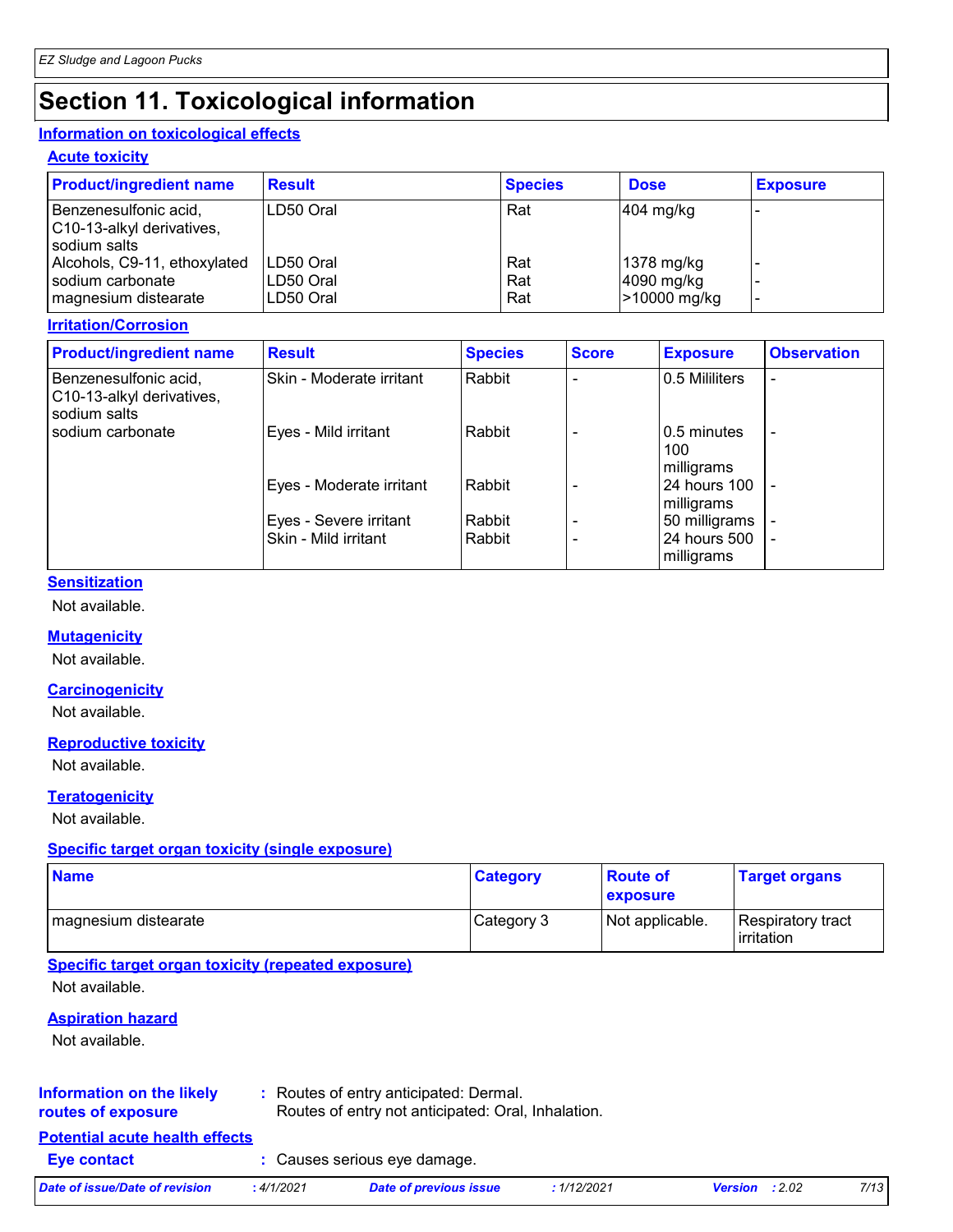### **Section 11. Toxicological information**

| <b>Inhalation</b>                       | No known significant effects or critical hazards.                                                    |
|-----------------------------------------|------------------------------------------------------------------------------------------------------|
| <b>Skin contact</b>                     | : Causes skin irritation.                                                                            |
| <b>Ingestion</b>                        | : No known significant effects or critical hazards.                                                  |
|                                         | <b>Symptoms related to the physical, chemical and toxicological characteristics</b>                  |
| <b>Eye contact</b>                      | : Adverse symptoms may include the following:<br>pain<br>watering<br>redness                         |
| <b>Inhalation</b>                       | No specific data.                                                                                    |
| <b>Skin contact</b>                     | Adverse symptoms may include the following:<br>pain or irritation<br>redness<br>blistering may occur |
| <b>Ingestion</b>                        | : Adverse symptoms may include the following:<br>stomach pains                                       |
|                                         | Delayed and immediate effects and also chronic effects from short and long term exposure             |
| <b>Short term exposure</b>              |                                                                                                      |
| <b>Potential immediate</b><br>effects   | : Not available.                                                                                     |
| <b>Potential delayed effects</b>        | : Not available.                                                                                     |
| <b>Long term exposure</b>               |                                                                                                      |
| <b>Potential immediate</b><br>effects   | : Not available.                                                                                     |
| <b>Potential delayed effects</b>        | : Not available.                                                                                     |
| <b>Potential chronic health effects</b> |                                                                                                      |
| Not available.                          |                                                                                                      |
| <b>General</b>                          | : No known significant effects or critical hazards.                                                  |
| <b>Carcinogenicity</b>                  | : No known significant effects or critical hazards.                                                  |
| <b>Mutagenicity</b>                     | No known significant effects or critical hazards.                                                    |
| <b>Teratogenicity</b>                   | No known significant effects or critical hazards.                                                    |
| <b>Developmental effects</b>            | : No known significant effects or critical hazards.                                                  |
| <b>Fertility effects</b>                | No known significant effects or critical hazards.                                                    |

### **Numerical measures of toxicity**

#### **Acute toxicity estimates**

| <b>Route</b> | <b>ATE value</b> |
|--------------|------------------|
| Oral         | 2126.32 mg/kg    |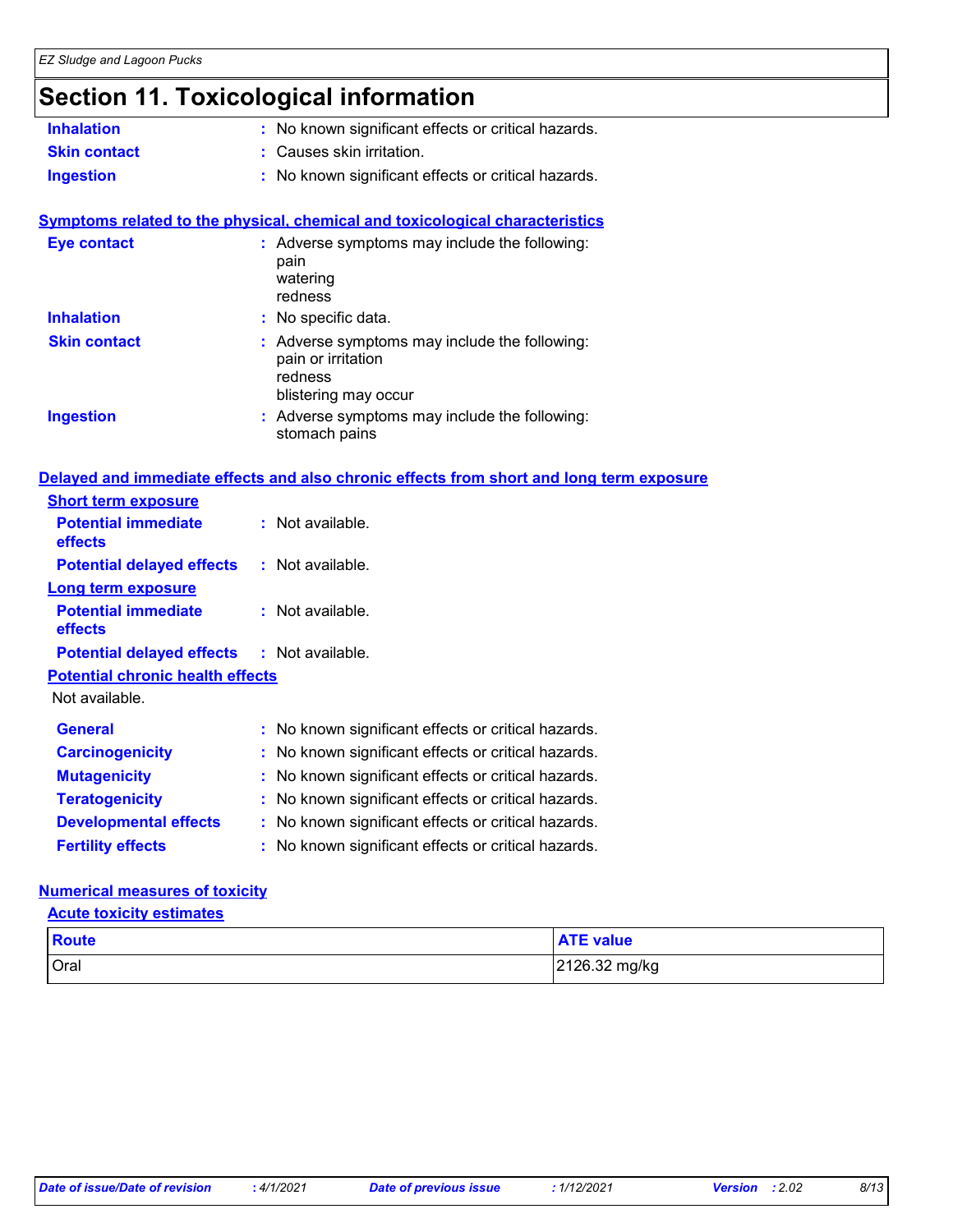### **Section 12. Ecological information**

### **Toxicity**

| <b>Product/ingredient name</b>                                     | <b>Result</b>                      | <b>Species</b>                                                               | <b>Exposure</b> |
|--------------------------------------------------------------------|------------------------------------|------------------------------------------------------------------------------|-----------------|
| Benzenesulfonic acid,<br>C10-13-alkyl derivatives,<br>sodium salts | Acute LC50 5 mg/l Fresh water      | Fish - Oncorhynchus mykiss -<br>Juvenile (Fledgling, Hatchling,<br>Weanling) | 96 hours        |
| Alcohols, C9-11, ethoxylated                                       | Acute EC50 5.36 mg/l Fresh water   | Crustaceans - Ceriodaphnia<br>I dubia - Neonate                              | 48 hours        |
|                                                                    | Acute EC50 2686 µg/l Fresh water   | Daphnia - Daphnia magna -<br>l Neonate                                       | 48 hours        |
|                                                                    | Acute LC50 8500 µg/l Fresh water   | Fish - Pimephales promelas                                                   | 96 hours        |
| I sodium carbonate                                                 | Acute EC50 242000 µg/l Fresh water | Algae - Navicula seminulum                                                   | 96 hours        |
|                                                                    | Acute LC50 176000 µg/l Fresh water | Crustaceans - Amphipoda                                                      | 48 hours        |
|                                                                    | Acute LC50 265000 µg/l Fresh water | Daphnia - Daphnia magna                                                      | 48 hours        |
|                                                                    | Acute LC50 300000 µg/l Fresh water | Fish - Lepomis macrochirus                                                   | 96 hours        |

### **Persistence and degradability**

Not available.

### **Bioaccumulative potential**

| <b>Product/ingredient name</b>                                     | <b>LogP</b> <sub>ow</sub> | <b>BCF</b> | ∣ Potential |
|--------------------------------------------------------------------|---------------------------|------------|-------------|
| Benzenesulfonic acid,<br>C10-13-alkyl derivatives,<br>sodium salts | 3.32                      |            | low         |

### **Mobility in soil**

**Soil/water partition coefficient (KOC)**

**:** Not available.

### **Other adverse effects** : No known significant effects or critical hazards.

### **Section 13. Disposal considerations**

#### **Disposal methods :**

The generation of waste should be avoided or minimized wherever possible. Disposal of this product, solutions and any by-products should at all times comply with the requirements of environmental protection and waste disposal legislation and any regional local authority requirements. Dispose of surplus and non-recyclable products via a licensed waste disposal contractor. Waste should not be disposed of untreated to the sewer unless fully compliant with the requirements of all authorities with jurisdiction. Waste packaging should be recycled. Incineration or landfill should only be considered when recycling is not feasible. This material and its container must be disposed of in a safe way. Care should be taken when handling emptied containers that have not been cleaned or rinsed out. Empty containers or liners may retain some product residues. Avoid dispersal of spilled material and runoff and contact with soil, waterways, drains and sewers.

### **Section 14. Transport information**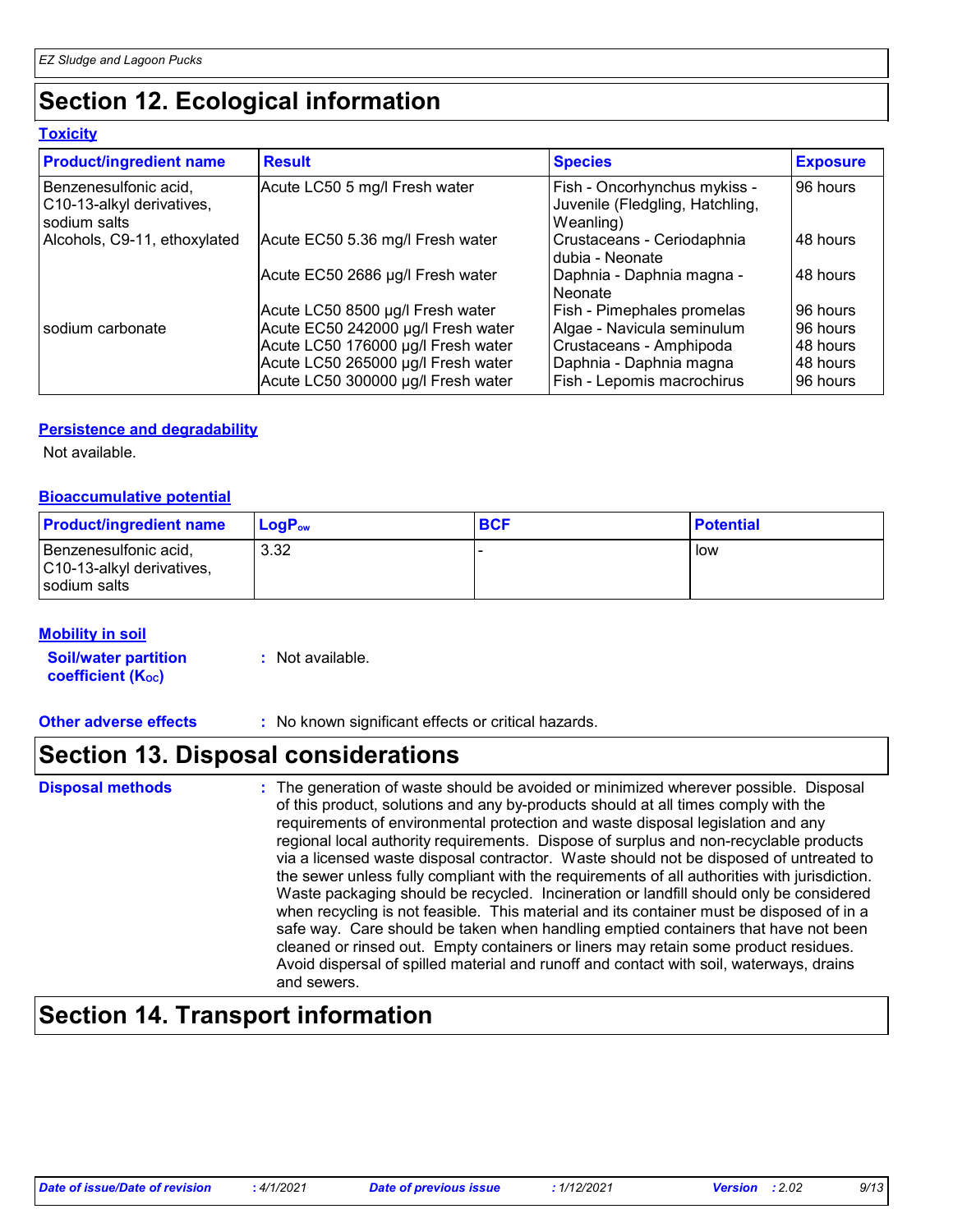### **Section 14. Transport information**

|                                      | <b>DOT</b><br><b>Classification</b> | <b>TDG</b><br><b>Classification</b> | <b>Mexico</b><br><b>Classification</b> | <b>ADR/RID</b> | <b>IMDG</b>    | <b>IATA</b>    |
|--------------------------------------|-------------------------------------|-------------------------------------|----------------------------------------|----------------|----------------|----------------|
| <b>UN number</b>                     | Not regulated.                      | Not regulated.                      | Not regulated.                         | Not regulated. | Not regulated. | Not regulated. |
| <b>UN proper</b><br>shipping name    |                                     |                                     |                                        |                |                |                |
| <b>Transport</b><br>hazard class(es) |                                     |                                     |                                        |                |                |                |
| <b>Packing group</b>                 |                                     |                                     |                                        |                |                |                |
| Environmental<br>hazards             | No.                                 | No.                                 | No.                                    | No.            | No.            | No.            |

**Special precautions for user** : Transport within user's premises: always transport in closed containers that are upright and secure. Ensure that persons transporting the product know what to do in the event of an accident or spillage.

**Transport in bulk according :** Not available. **to Annex II of MARPOL and the IBC Code**

### **Section 15. Regulatory information**

| <b>U.S. Federal regulations</b>                                                   | : TSCA 8(a) CDR Exempt/Partial exemption: Not determined<br>Clean Water Act (CWA) 307: tetrasodium hexacyanoferrate |
|-----------------------------------------------------------------------------------|---------------------------------------------------------------------------------------------------------------------|
| <b>Clean Air Act Section 112</b><br>(b) Hazardous Air<br><b>Pollutants (HAPs)</b> | : Listed                                                                                                            |
| <b>Clean Air Act Section 602</b><br><b>Class I Substances</b>                     | : Not listed                                                                                                        |
| <b>Clean Air Act Section 602</b><br><b>Class II Substances</b>                    | : Not listed                                                                                                        |
| <b>DEA List I Chemicals</b><br><b>(Precursor Chemicals)</b>                       | : Not listed                                                                                                        |
| <b>DEA List II Chemicals</b><br><b>(Essential Chemicals)</b>                      | : Not listed                                                                                                        |
| <b>SARA 302/304</b>                                                               |                                                                                                                     |

### **Composition/information on ingredients**

|                                           |                                                                   |                                |            | <b>SARA 302 TPQ</b> |                          | <b>SARA 304 RQ</b> |                          |
|-------------------------------------------|-------------------------------------------------------------------|--------------------------------|------------|---------------------|--------------------------|--------------------|--------------------------|
| <b>Name</b>                               |                                                                   | $\frac{9}{6}$                  | <b>EHS</b> | (lbs)               | (gallons)                | (Ibs)              | (gallons)                |
| ethylene oxide                            |                                                                   | < 0.1                          | Yes.       | 1000                | $\overline{\phantom{a}}$ | 10                 | $\overline{\phantom{0}}$ |
| <b>SARA 304 RQ</b><br><b>SARA 311/312</b> |                                                                   | : 4166666.7 lbs / 1891666.7 kg |            |                     |                          |                    |                          |
| <b>Classification</b>                     | : SKIN IRRITATION - Category 2<br>SERIOUS EYE DAMAGE - Category 1 |                                |            |                     |                          |                    |                          |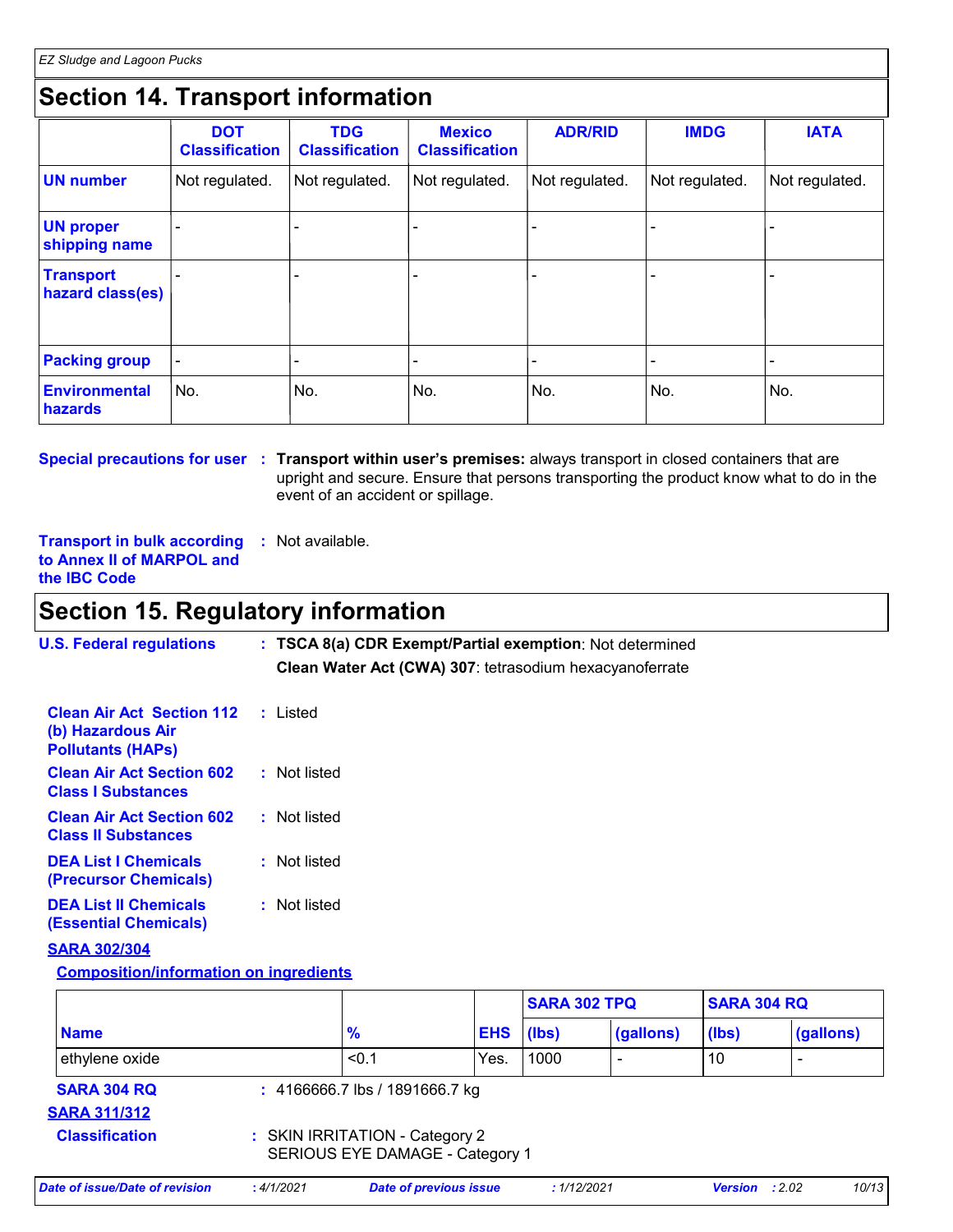### **Section 15. Regulatory information**

### **Composition/information on ingredients**

| <b>Name</b>                      | $\frac{9}{6}$ | <b>Classification</b>                            |
|----------------------------------|---------------|--------------------------------------------------|
| Benzenesulfonic acid,            | 210 - ≤20     | ACUTE TOXICITY (oral) - Category 4               |
| C10-13-alkyl derivatives, sodium |               | SKIN IRRITATION - Category 2                     |
| salts                            |               | SERIOUS EYE DAMAGE - Category 1                  |
| Alcohols, C9-11, ethoxylated     | צ≥            | <b>EYE IRRITATION - Category 2A</b>              |
| sodium carbonate                 | ≤3            | <b>SKIN IRRITATION - Category 2</b>              |
|                                  |               | <b>EYE IRRITATION - Category 2A</b>              |
| magnesium distearate             | צ≥            | <b>SKIN IRRITATION - Category 2</b>              |
|                                  |               | <b>EYE IRRITATION - Category 2A</b>              |
|                                  |               | SPECIFIC TARGET ORGAN TOXICITY (SINGLE EXPOSURE) |
|                                  |               | (Respiratory tract irritation) - Category 3      |

### **State regulations**

: None of the components are listed. **Massachusetts :**

**New York :** None of the components are listed.

**New Jersey :** None of the components are listed.

**Pennsylvania :** None of the components are listed.

### **California Prop. 65**

**A** WARNING: This product can expose you to chemicals including Ethylene oxide, which is known to the State of California to cause cancer and birth defects or other reproductive harm. This product can expose you to chemicals including 1,4-Dioxane, which is known to the State of California to cause cancer. For more information go to www. P65Warnings.ca.gov.

| Ingredient name               | No significant risk<br>level | <b>Maximum</b><br>acceptable dosage<br><b>level</b> |
|-------------------------------|------------------------------|-----------------------------------------------------|
| Ethylene oxide<br>1,4-Dioxane | Yes.<br>Yes.                 | Yes.                                                |

### **International regulations**

**Chemical Weapon Convention List Schedules I, II & III Chemicals**

Not listed.

### **Montreal Protocol**

Not listed.

### **Stockholm Convention on Persistent Organic Pollutants**

Not listed.

### **Rotterdam Convention on Prior Informed Consent (PIC)**

Not listed.

### **UNECE Aarhus Protocol on POPs and Heavy Metals**

Not listed.

### **Inventory list**

| <b>Australia</b> | : Not determined.                                                                    |
|------------------|--------------------------------------------------------------------------------------|
| <b>Canada</b>    | : All components are listed or exempted.                                             |
| <b>China</b>     | : Not determined.                                                                    |
| <b>Europe</b>    | : At least one component is not listed.                                              |
| <b>Japan</b>     | : Japan inventory (ENCS): Not determined.<br>Japan inventory (ISHL): Not determined. |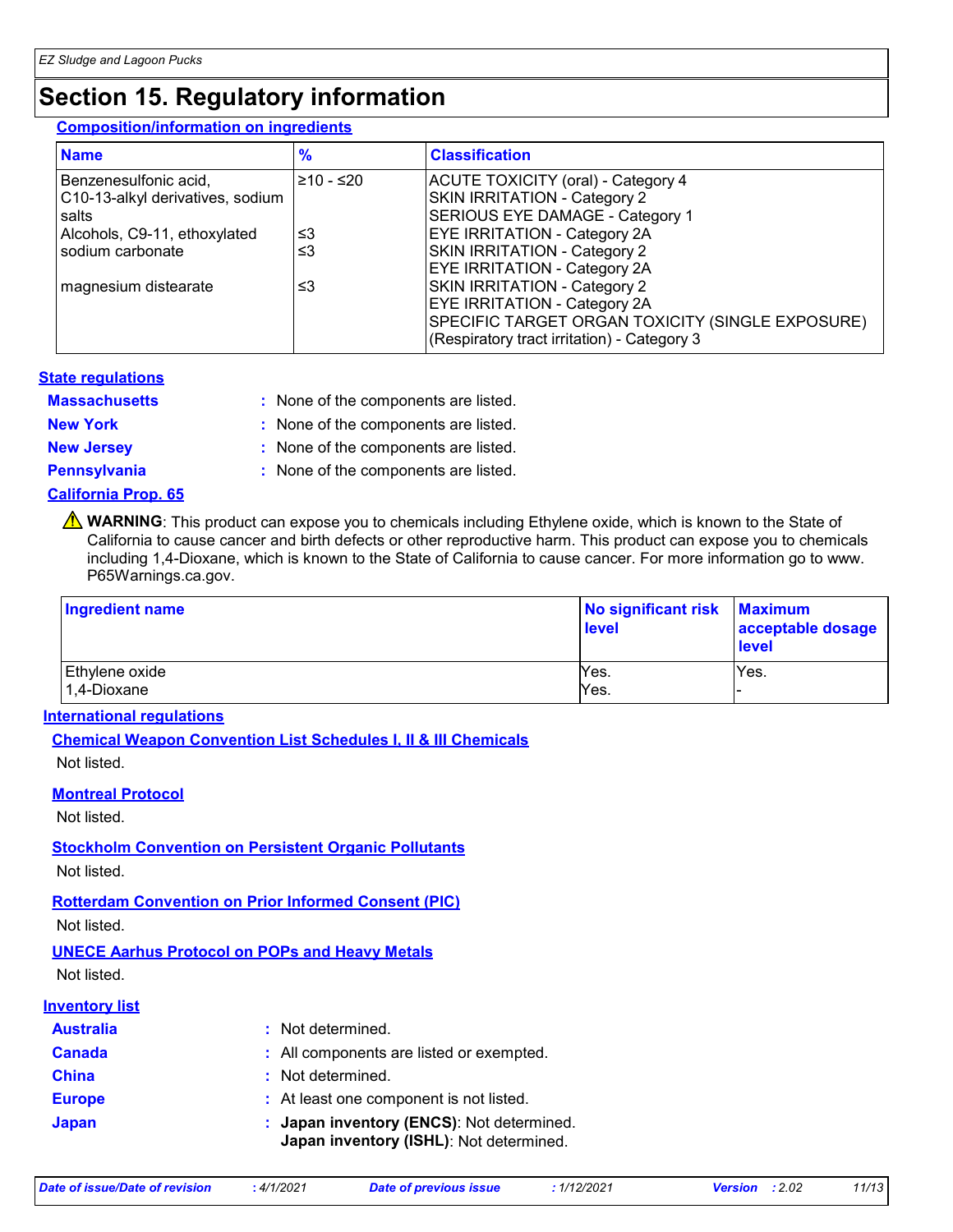### **Section 15. Regulatory information**

| <b>Malaysia</b>          | : Not determined                         |
|--------------------------|------------------------------------------|
| <b>New Zealand</b>       | : Not determined.                        |
| <b>Philippines</b>       | : Not determined.                        |
| <b>Republic of Korea</b> | : Not determined.                        |
| <b>Taiwan</b>            | : Not determined.                        |
| <b>Thailand</b>          | : Not determined.                        |
| <b>Turkey</b>            | : Not determined.                        |
| <b>United States</b>     | : All components are listed or exempted. |
| <b>Viet Nam</b>          | Not determined.                          |

### **Section 16. Other information**

**Hazardous Material Information System (U.S.A.)**



**Caution: HMIS® ratings are based on a 0-4 rating scale, with 0 representing minimal hazards or risks, and 4 representing significant hazards or risks. Although HMIS® ratings and the associated label are not required on SDSs or products leaving a facility under 29 CFR 1910.1200, the preparer may choose to provide them. HMIS® ratings are to be used with a fully implemented HMIS® program. HMIS® is a registered trademark and service mark of the American Coatings Association, Inc.**

**The customer is responsible for determining the PPE code for this material. For more information on HMIS® Personal Protective Equipment (PPE) codes, consult the HMIS® Implementation Manual.**

### **National Fire Protection Association (U.S.A.)**



**Reprinted with permission from NFPA 704-2001, Identification of the Hazards of Materials for Emergency Response Copyright ©1997, National Fire Protection Association, Quincy, MA 02269. This reprinted material is not the complete and official position of the National Fire Protection Association, on the referenced subject which is represented only by the standard in its entirety.**

**Copyright ©2001, National Fire Protection Association, Quincy, MA 02269. This warning system is intended to be interpreted and applied only by properly trained individuals to identify fire, health and reactivity hazards of chemicals. The user is referred to certain limited number of chemicals with recommended classifications in NFPA 49 and NFPA 325, which would be used as a guideline only. Whether the chemicals are classified by NFPA or not, anyone using the 704 systems to classify chemicals does so at their own risk.**

### **Procedure used to derive the classification**

| <b>Classification</b>                                           |             |                               | <b>Justification</b> |                                          |       |
|-----------------------------------------------------------------|-------------|-------------------------------|----------------------|------------------------------------------|-------|
| SKIN IRRITATION - Category 2<br>SERIOUS EYE DAMAGE - Category 1 |             |                               |                      | Calculation method<br>Calculation method |       |
| <b>History</b>                                                  |             |                               |                      |                                          |       |
| Date of printing                                                | : 4/1/2021  |                               |                      |                                          |       |
| Date of issue/Date of<br>revision                               | : 4/1/2021  |                               |                      |                                          |       |
| Date of previous issue                                          | : 1/12/2021 |                               |                      |                                          |       |
| Date of issue/Date of revision                                  | :4/1/2021   | <b>Date of previous issue</b> | : 1/12/2021          | :2.02<br><b>Version</b>                  | 12/13 |